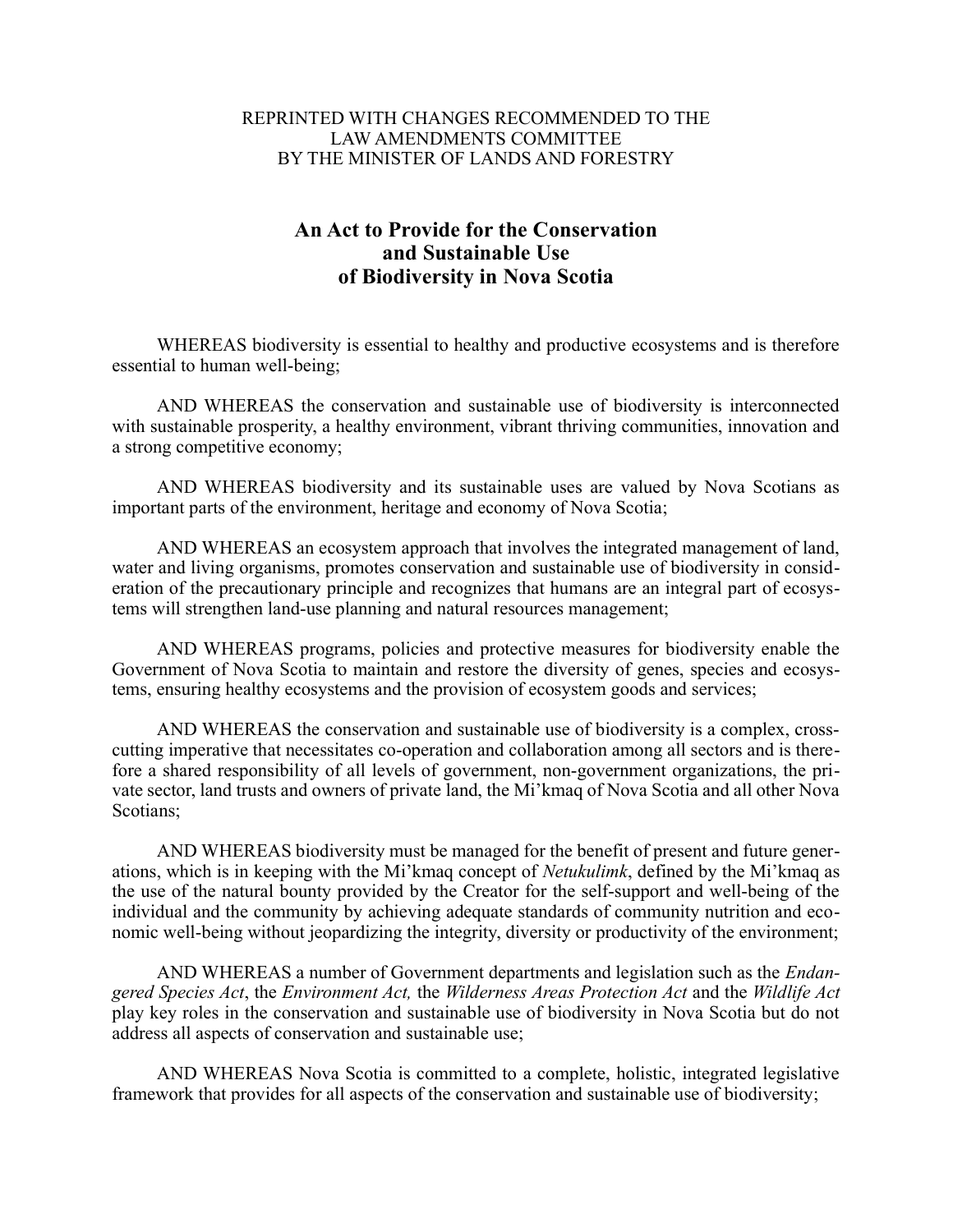THEREFORE be it enacted by the Governor and Assembly as follows:

1 This Act may be cited as the Biodiversity Act.

2 The purpose of this Act is to provide for the stewardship, conservation, sustainable use and governance of biodiversity in the Province, as part of an integrated framework of legislation., while recognizing

(a) biodiversity has inherent value;

(b) conservation and sustainable use of biodiversity is a responsibility shared by all Nova Scotians;

(c) the importance of reducing the direct pressures on biodiversity and promoting restoration and sustainable use; and

(d) the importance of implementation of this Act through participatory planning, education, sharing of information and capacity building.

3 In this Act,

(a) "adverse effect" means an effect that impairs or damages the conservation status of an organism, species, ecosystem or habitat or causes changes that negatively affects aspects of human health or safety;

 $(a\mathbf{b})$  "biodiversity" means

(i) living organisms from all sources,

(ii) the ecological complexes of which living organisms are a part, including terrestrial, marine and other aquatic ecosystems, and

(iii) the variability and interdependence among living organisms and ecological complexes,

and includes genetic diversity, diversity within and between species and diversity of ecosystems and ecological processes;

(c) "biodiversity emergency order" means an order issued under Section 23;

 $(\underline{b}\underline{d})$  "biodiversity management zone" means a specified area of land managed, for a period of time, for the purpose of supporting the conservation or sustainable use of specified biodiversity values;

(e) "camp" means a temporary residence other than a principal place of residence and includes a tent, vehicle or vessel that may be used for the purpose of a shelter or temporary residence;

(cf) "conservation" means the maintenance or sustainable use of the Earth's resources in a manner that maintains biodiversity and the evolutionary and other processes that result in biodiversity;

 $\overline{g}$  "conservation officer" means a conservation officer appointed under this Act, the Crown Lands Act, the Forests Act or the Wildlife Act;

 $(d)$  "Department" means the Department of Lands and Forestry;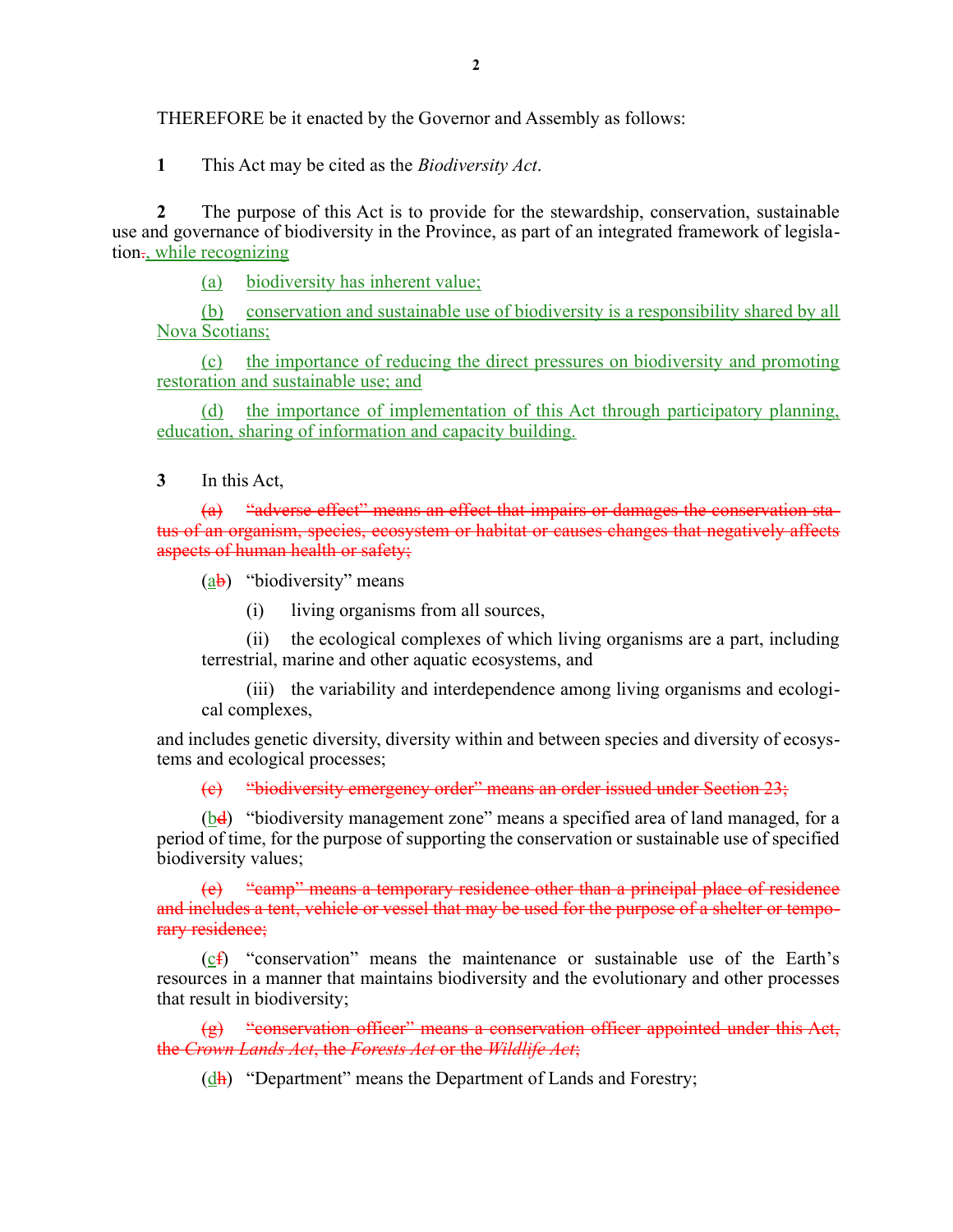$(e_i)$  "ecosystem" means a dynamic complex of plant, animal or micro-organisms and their non-living environment, interacting as a functional unit;

 $(f<sub>i</sub>)$  "ecosystem goods and services" means the natural goods provided by ecosystems, their role in regulating and supporting natural processes and the cultural and economic benefits they provide;

 $(g_k)$  "habitat" means land, water or air where a plant, animal or other organism lives;

 $(h<sup>1</sup>)$  "land" includes land covered by water;

 $(i<sub>m</sub>)$  "Minister" means the Minister of Lands and Forestry;

 $(i<sub>n</sub>)$  "organism" means an active, infective or dormant stage, or form of life, of any biological entity capable of reproducing itself, or of transferring genetic material, and includes plants, animals, fungi, mycoplasmas, micro-organisms, viruses and viroids, cell and tissue cultures, germinal cells, seeds, pollen and spores;

(o) "permit" means written approval for an activity under this Act;

 $(kp)$  "private land" means lands situate in the Province that are not owned or held by or on behalf of Her Majesty in right of the Province or Canada;

 $\left(\frac{1}{9}\right)$  "species" means a plant species, animal species or other species of organism, and includes one or more populations of a species, the eggs, larvae or other forms of developmental life of a species and any part of an individual of a species, but does not include a domesticated species;

(mr) "sustainable use" means, with respect to biodiversity, the use of biodiversity in a way and at a rate that does not lead to the long-term decline of biodiversity, thereby maintaining its potential to meet the needs and aspirations of present and future generations.

4 This Act binds Her Majesty in right of the Province.

5 The Department is the lead department with respect to the conservation and sustainable use of biodiversity and shall work with the other Government departments within their related mandates to achieve the purpose of this Act.

6 (1) The Minister shall initiate a review of this Act within five years of it coming into force and make a written report respecting the review available to the public.

(2) In conducting the review of this Act, the Minister shall consult with the public, including landowners and stakeholders.

# MINISTERIAL POWERS AND DUTIES

76 The Minister is responsible for the supervision and management of this Act.

87 The Minister may

(a) develop, co-ordinate, adopt and implement policies, standards, guidelines and programs for the conservation and sustainable use of biodiversity; including for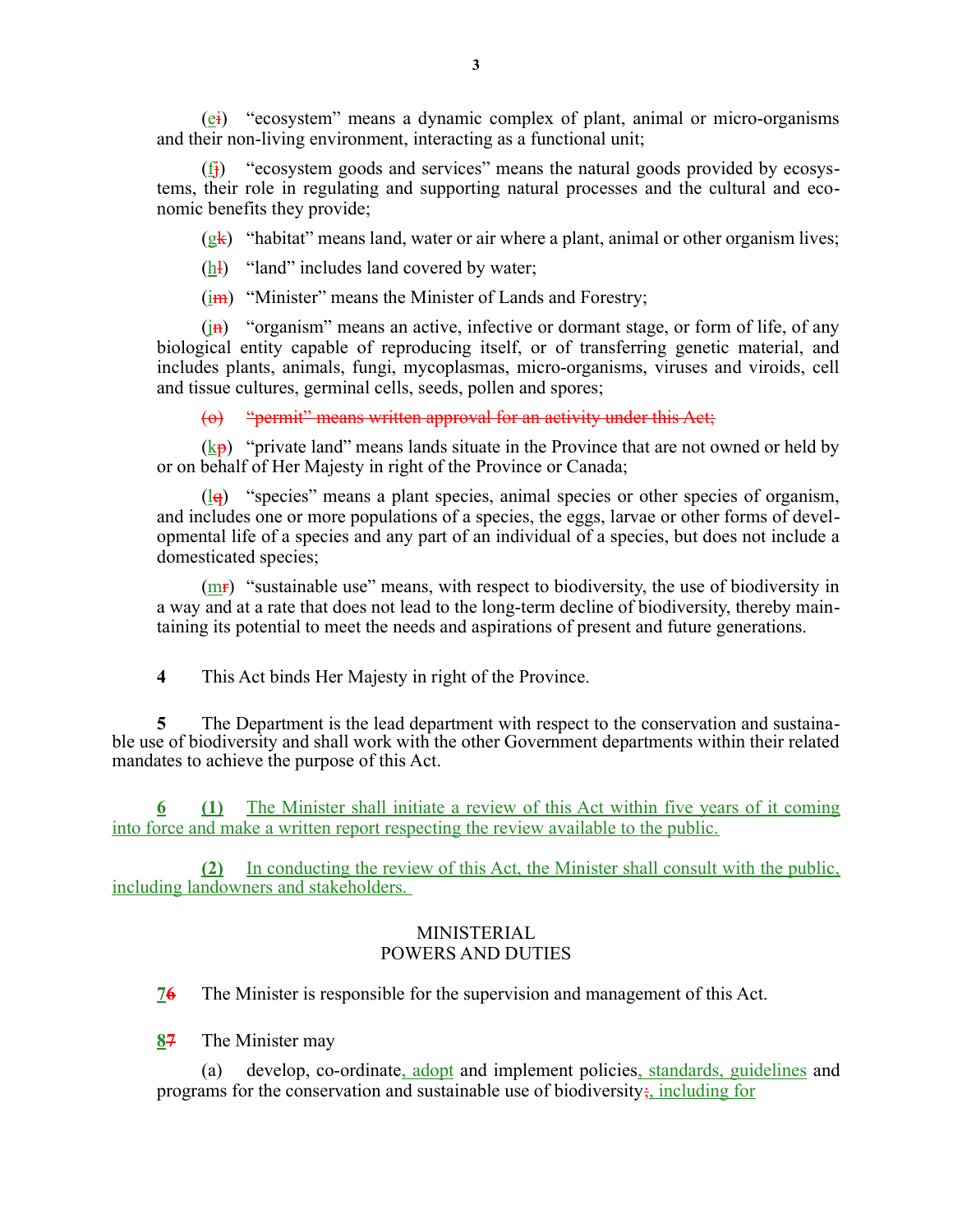(i) the conservation and management of ecosystems and habitats,

(ii) the conservation and sustainable use of wild species,

(iii) the protection of human health, safety and property as it relates to biodiversity,

(iv) the observation, prevention and management of wildlife pathogens and diseases and other pathogens and diseases that impact on biodiversity,

(v) the management of organisms under human control, including wildlife as defined by the *Wildlife Act*,

(vi) the prevention and management of invasive or alien species, and

(vii) incentives for conservation and sustainable use of biodiversity, including a compensation framework for biodiversity conservation activities and a framework for the valuation of, and exchange or payment for, ecological goods and services;

(b) promote the purpose of this Act through proactive approaches to prevent violations of this Act and the regulations through co-operation, communication, education, incentives and partnerships;

(c) undertake, promote or recommend measures to allow for public co-operation in the conservation and sustainable use of biodiversity;

(d) consult and co-ordinate with other departments and agencies of the Province with respect to their work and efforts relating to any matter involving the conservation or sustainable use of biodiversity;

(e) co-ordinate and implement biodiversity policies and programs in co-operation with the Government of Canada, the government of a province of Canada or a municipality, or with an agency of any of the foregoing;

(f) implement policies and programs for the observation, prevention and management of wildlife pathogens and diseases and other pathogens or diseases that impact on biodiversity;

 $(g)$  develop and implement policies, guidelines and standards for the management of organisms under human control, including wildlife as defined by the Wildlife Act;

 $(f<sup>h</sup>)$  establish or adopt goals and targets for biodiversity and indicators of ecosystem health and integrity; and

(i) goals and targets for biodiversity and indicators of ecosystem health and integrity, and

(ii) guidelines, objectives and standards for the conservation and sustainable use of biodiversity;

 $(g<sub>i</sub>)$  provide funding and other support for biodiversity-related research, investigation and monitoring, as well as land securement and stewardship.;

(j) implement policies and programs to establish incentives for conservation and sustainable use, and a framework for the valuation of, and exchange or payment for, ecological goods and services; and

(k) take any measure the Minister considers necessary for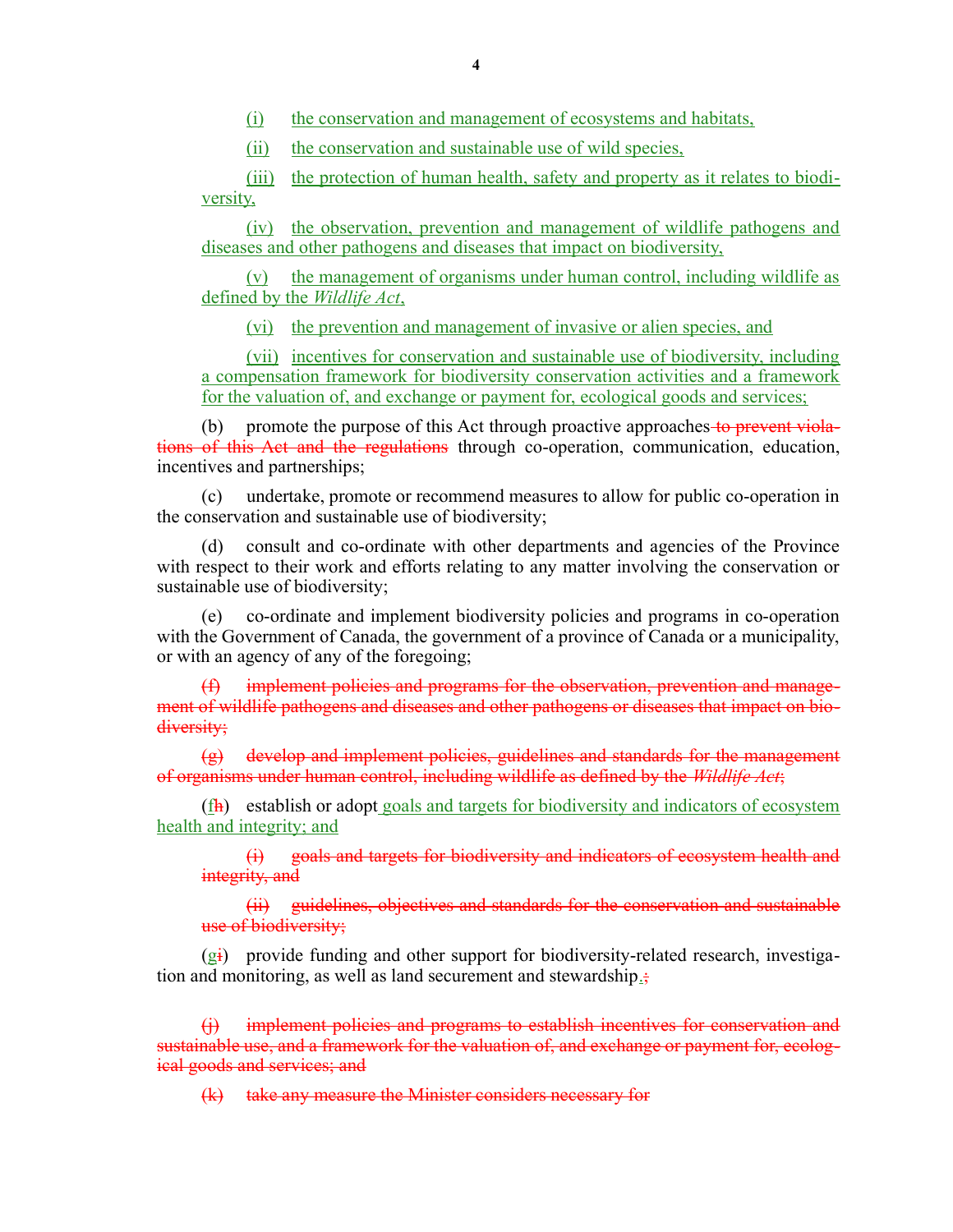(i) the protection of human health, safety and property as it relates to biodiversity,

(ii) the observation, prevention and management of wildlife pathogens and diseases, and other pathogens or diseases that impact on biodiversity, or

(iii) the conservation of biodiversity in the Province.

98 Subject to Section 6 of the Public Service Act, the Minister may enter into an agreement with any person, including the Government of Canada, the government of a province of Canada or a municipality, or with an agency of any of the foregoing, for any purpose related to this Act or the regulations, including an agreement respecting

(a) the conservation and sustainable use of biodiversity;

(b) co-operation between federal, provincial or municipal governments, or agencies thereof, for the enforcement of laws respecting the conservation and sustainable use of biodiversity;

(c) the conduct of biodiversity or ecological investigations;

(d) the development and implementation of collaborative programs for the classification, inventory and assessment of biodiversity;

(e) the development and implementation of collaborative, informational, educational or training programs respecting biodiversity; and

(f) research, programs and measures respecting the conservation and sustainable use of biodiversity.

109 The Minister may cause studies to be undertaken and cause research to be carried out to

(a) identify, evaluate, monitor and study biodiversity and any threats to biodiversity;

(b) provide for inventories of biodiversity;

(c) assess the impacts of land-use and resource-use activities on biodiversity;

(d) establish priorities for the conservation and sustainable use of biodiversity based on consistent evaluation protocols for biodiversity throughout the Province;

(e) promote the long-term productivity, diversity and functioning of ecosystems;

(f) assess the value of biodiversity and ecosystem goods and services;

(g) investigate and establish methods to

(i) incorporate the value of biodiversity and ecosystem goods and services into decision-making, and

(ii) manage the conservation and sustainable use of biodiversity;

(h) establish priorities and methods for restoring degraded or impaired biodiversity; and

(i) investigate any other matter associated with the conservation and sustainable use of biodiversity.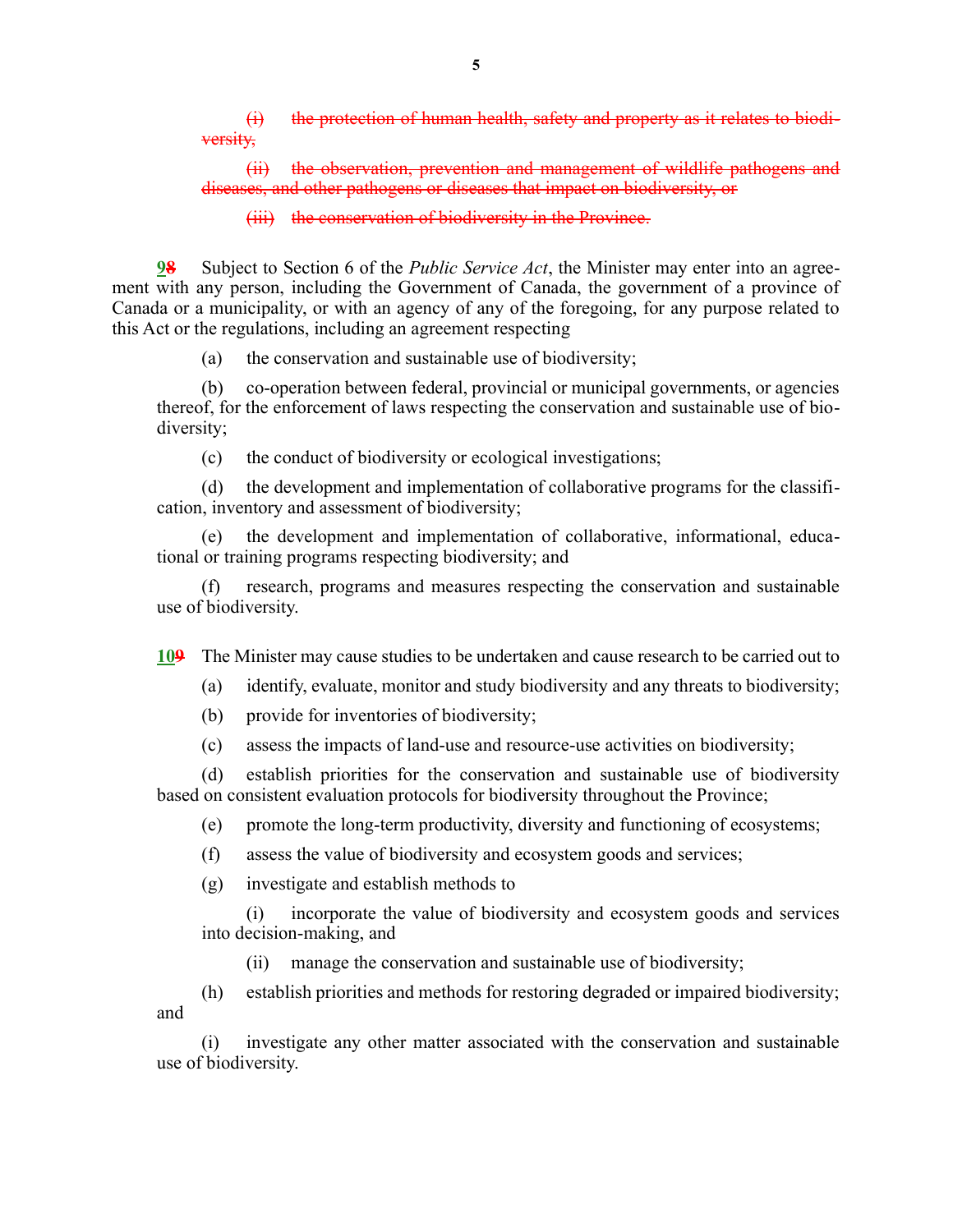11<sup>10</sup> The Minister may

retain experts with expertise in the areas of natural science, traditional knowledge, conservation and sustainable uses to report to the Minister with respect to

(i) any matters relating to the conservation and sustainable use of biodiversity,

(ii) any policies, programs or other matters under the administration of the Minister under this Act, and

(iii) any other matters the Minister, in the Minister's sole discretion, considers advisable to refer to an expert;

(b) specify the functions that experts are to perform, including the seeking of input from the public, and the manner and period in which those functions are to be performed; and

(c) provide for the remuneration and defraying of expenses to experts.

1211 For the purpose of promoting greater public awareness, understanding and shared stewardship of biodiversity, the Minister may

(a) undertake educational programs respecting the conservation and sustainable use of biodiversity;

(b) undertake or provide for environmental, educational and natural history interpretation at biodiversity management zones;

(c) work with private agencies and individuals to achieve the objects of this Act; and

(d) encourage an exchange of information respecting biodiversity between the public and private sectors.

1312 The Minister shall establish and maintain such classification, inventory, statusassesment and monitoring programs as the Minister considers necessary or advisable to assess the state of biodiversity in the Province and to provide information to inform the responsible conservation and sustainable use of biodiversity.

14<sup>13</sup> (1) The Minister shall establish mechanisms to share data relating to biodiversity.

(2) The Minister shall begin reporting to the public on the state of the Province's biodiversity within three years of this Act coming into force and shall give regular updates no later than every five years thereafter.

14 (1) The Minister may, in accordance with the regulations, issue a permit containing terms and conditions that authorizes a person to engage in an activity that is prescribed by the regulations as a prohibited activity if, in the Minister's opinion, the activity is not likely to cause an adverse effect.

 $(2)$  The Minister may, in accordance with the regulations, issue a permit containing terms and conditions that authorizes a person to engage in an activity in a manner contrary to a restriction prescribed by the regulations if, in the Minister's opinion, the activity is not likely to cause an adverse effect.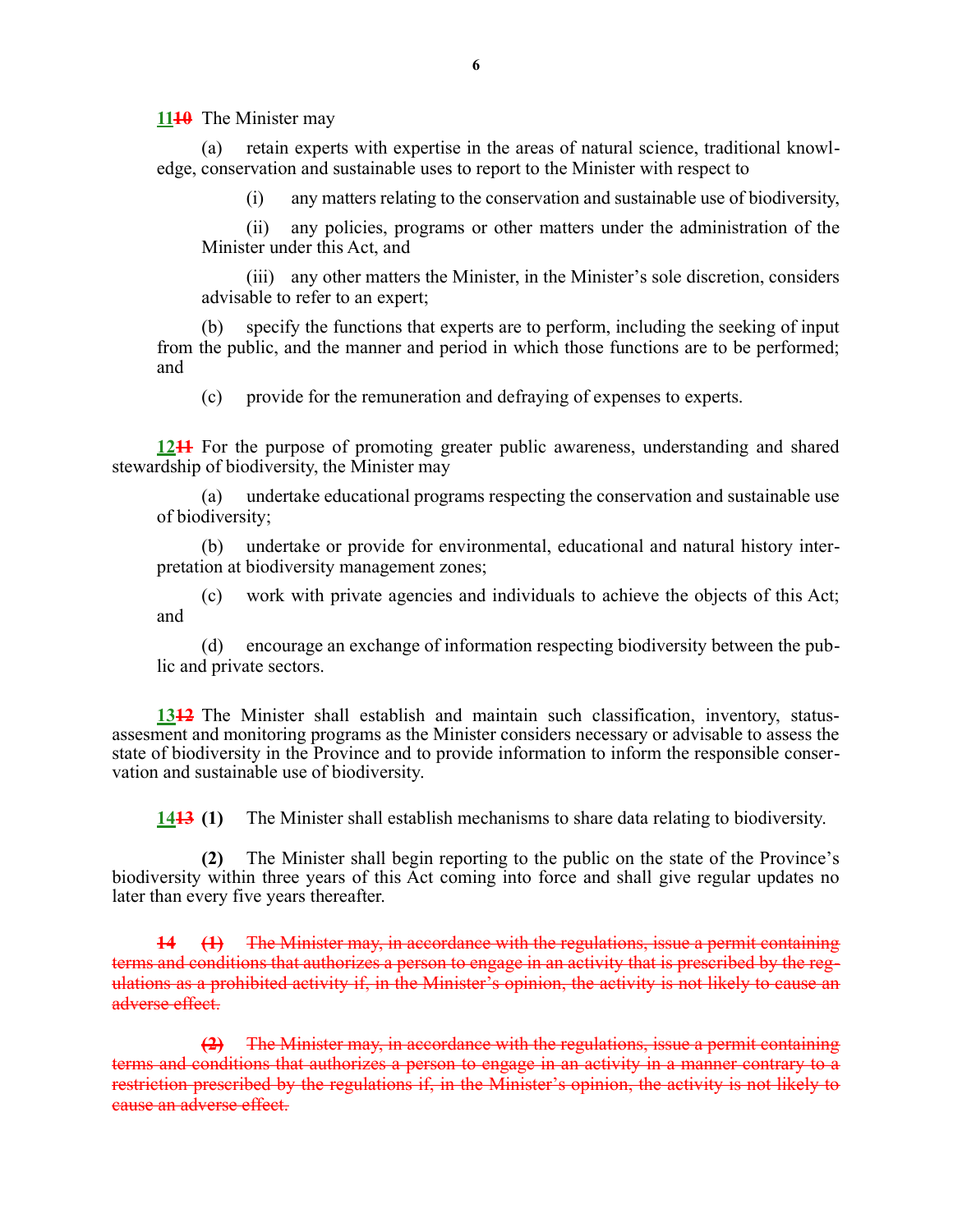(3) The Minister may, in accordance with the regulations, issue a permit under subsection (1) or (2) if, in the Minister's opinion, the activity or manner of engaging in the activity may cause an adverse effect, only if the activity is necessary to satisfy a compelling public interest.

(4) When issuing a permit under this Section, the Minister may limit the area to which and the times during which the authorization applies.

(5) The Minister may vary, cancel, suspend or reinstate any permit issued under this Section.

## BIODIVERSITY MANAGEMENT ZONES

15 (1) The Minister, with the approval of the Governor in Council, may

(a) establish and administer a biodiversity management zone on any land vested in Her Majesty in right of the Province;

(b) alter the boundaries of a biodiversity management zone established under clause (a); and

(c) declare any area established under clause (a) to no longer be a biodiversity management zone.

(2) The Governor in Council may make regulations respecting biodiversity management zones established under this Section, including regulations

(a) setting out or altering the boundaries of a biodiversity management zone;

(b) respecting the management and conservation actions to be undertaken in a biodiversity management zone;

(c) respecting restricted or prohibited activities necessary to fulfil the objectives of the a biodiversity management zone;

(d) respecting monitoring and reporting activities to be undertaken in a biodiversity management zone;

(e) respecting the period for which a biodiversity management zone is established, or periods in which any restrictions or prohibitions are in effect or not in effect in a biodiversity management zone;

(f) respecting any other matter relating to a biodiversity management zone.

(3) The exercise by the Governor in Council of the authority contained in subsection (2) is a regulation within the meaning of the Regulations Act.

16 (1) The Minister may establish a biodiversity management zone on private land with the consent of the owner of the private land by entering into an agreement with the owner.

(2) An agreement entered into pursuant to subsection (1) may contain such terms and conditions as the Minister and the owner of the private land agree to, which may include

(a) boundaries of the biodiversity management zone;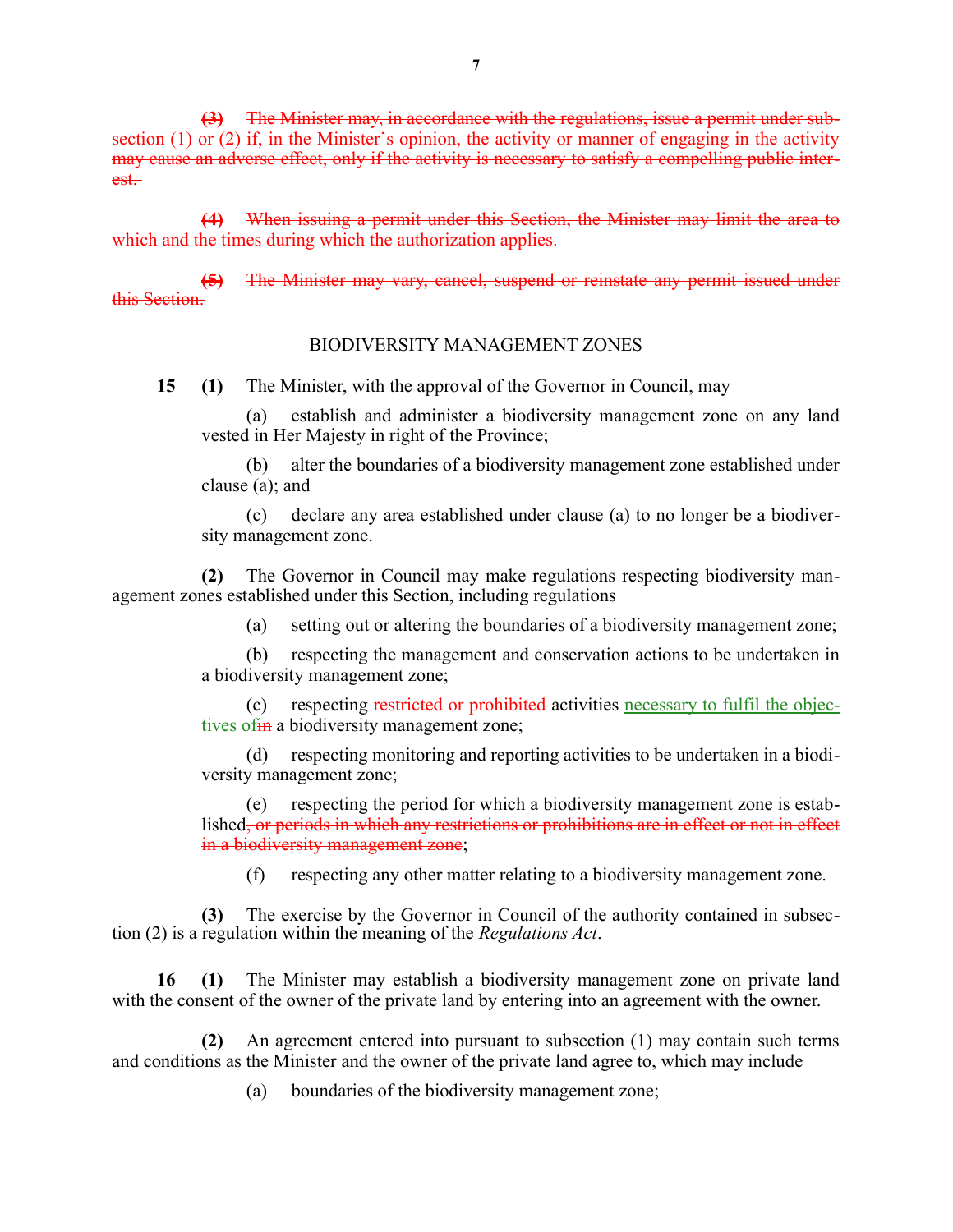(b) specifying management and conservation actions to be undertaken in the biodiversity management zone;

(c) specifying restricted or prohibited activities necessary to fulfil the objectives of the biodiversity management zone;

(d) specifying monitoring and reporting activities to be undertaken in the biodiversity management zone;

(e) specifying the period for which the biodiversity management zone is established, or periods in which any restrictions or prohibitions are in effect or not in effect in the biodiversity management zone;

(f) outlining compensation to be provided to the owner of the private land-in accordance with subsection  $52(2)$ ; and

(g) providing for any other matter relating to the biodiversity management zone.

17 Where the Minister establishes a biodiversity management zone pursuant to Section 15 or 16, the Minister shall publish a notice containing a description of the biodiversity management zone in the Royal Gazette and on the Department website, and may circulate the notice in any other manner the Minister considers appropriate.

## CONSERVATION OFFICERS AND OTHER PERSONNEL

18 (1) Conservation officers and other persons required for the administration and enforcement of this Act and the regulations must be appointed in accordance with the Civil Service Act.

(2) Notwithstanding subsection (1), the Minister may utilize, upon such terms and conditions as the Minister considers appropriate, the services of such persons as the Minister considers necessary for the efficient carrying out of the purpose of this Act and the regulations.

(3) A conservation officer, upon being appointed, shall swear the oath or make the affirmation prescribed by the regulations.

(4) A copy of an identification card purporting to be signed by the Minister is, in the absence of evidence to the contrary, proof in any court of law that the individual named on the card is a conservation officer.

(5) No person, except a conservation officer, shall use or wear a uniform, badge or identification card identifying the person as a conservation officer.

(6) Subject to such terms and conditions as the Minister considers appropriate, the Minister may, in writing, exempt a conservation officer from any provision of this Act or the regulations while the conservation officer is carrying out an investigation or other enforcement activity under this Act or the regulations.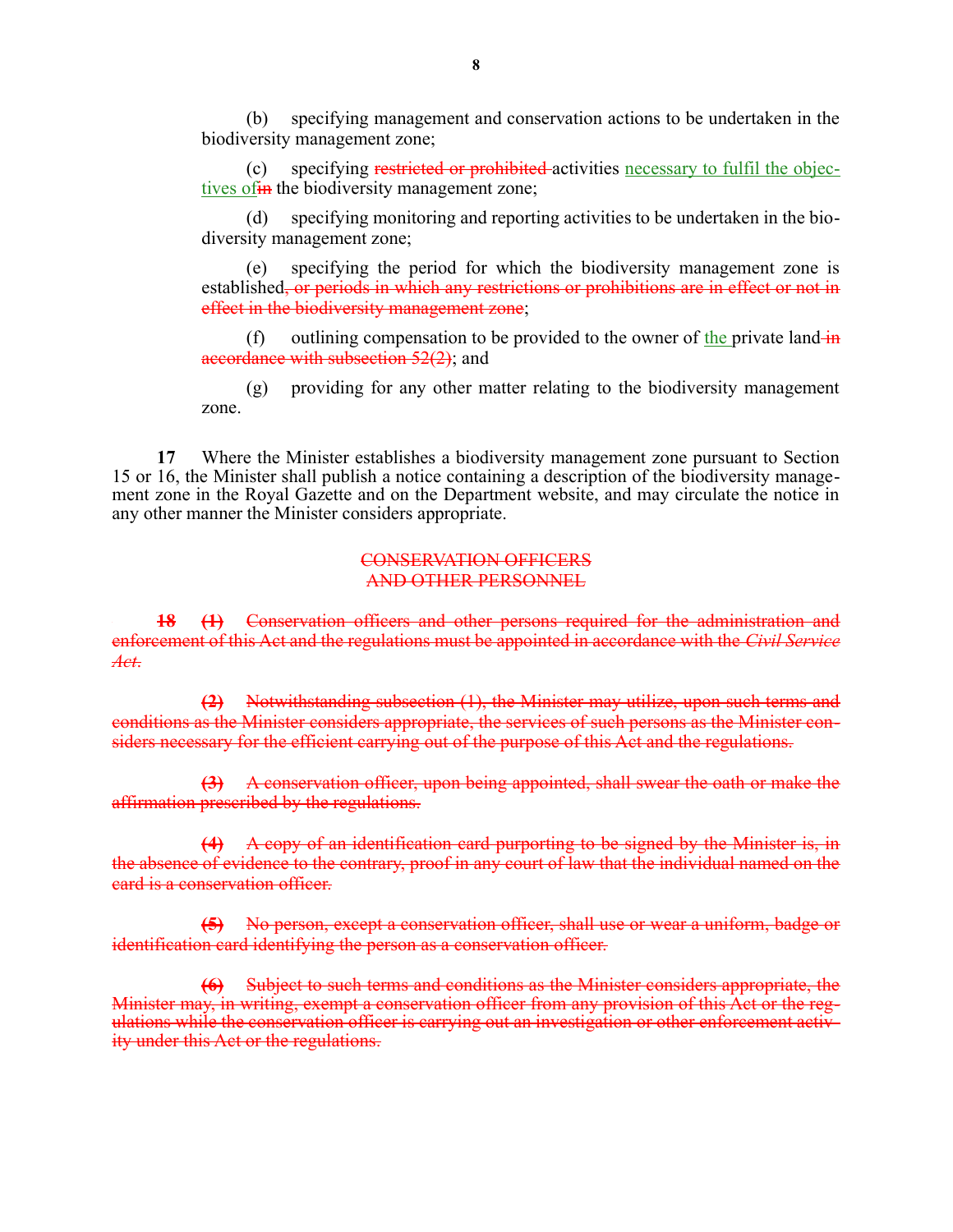A conservation officer may administer an oath or affirmation to any person swearing or affirming a declaration or affidavit required for the purpose of enforcing this Act and the regulations.

20 A conservation officer, in carrying out the conservation officer's duties under this Act, has all the powers, authority and immunities of a peace officer under the Criminal Code (Canada) and may exercise them in any part of the Province.

21 A person acting in the discharge of the person's duties under this Act or the regulations, and anyone assisting the person, may enter upon any land without being liable for trespass, but no person is exempted from liability for actual damage caused by such entry.

22 The protection afforded by this Act or any other enactment to a conservation officer extends to any person while and to the extent that the person is in the course of assisting a conservation officer under the conservation officer's direction.

# BIODIVERSITY EMERGENCY ORDERS

23 Where there are reasonable and probable grounds to believe that a person has contravened or is about to contravene Section 38 in a manner that resulted in, or is likely to result in, serious adverse effects to biodiversity and for which corrective action is needed to prevent, control, eliminate or manage such serious adverse effects, the Minister or an employee of the Government authorized to act on behalf of the Minister may issue a biodiversity emergency order requiring the person to do any or all of the following:

(a) cease engaging in any activity that resulted in or is likely to result in a contravention of Section 38;

(b) comply with any instructions set out in the order;

(c) do all things and take all steps necessary to comply with Section 38 and to remedy any injury or damage, or to control, eliminate or manage any adverse effects to biodiversity, caused by a contravention of Section 38.

24 In deciding whether to issue a biodiversity emergency order, the Minister or employee of the Government authorized to act on behalf of the Minister shall consider the following, if such information is available:

(a) whether the potential or actual adverse effects are serious, with consideration of the magnitude, geographic extent, timing, frequency, duration and reversibility of the adverse effects;

(b) when the activity occurred that resulted in or was likely to result in serious adverse effects;

(c) the conservation status of any organism, species, ecosystem or habitat affected or potentially affected by the contravention; and

(d) the potential public health or safety risks associated with the contravention.

25 A biodiversity emergency order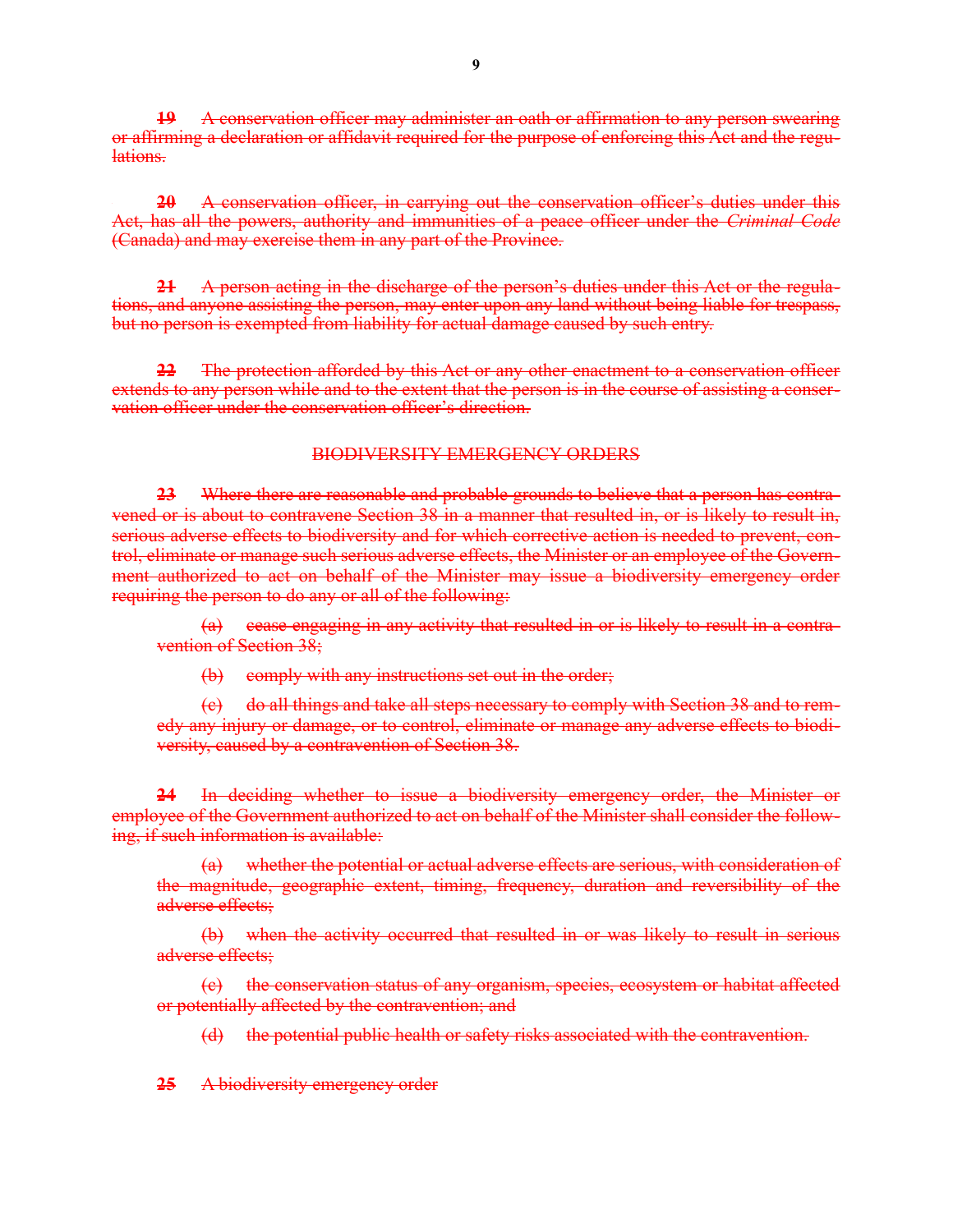(a) may contain such terms and conditions as the person issuing the order considers appropriate to prevent, mitigate or remedy any serious adverse effects to biodiversity that resulted or may result from the contravention of Section 38; and

(b) must include

(i) the name and address of the person to whom the order is issued,

(ii) a description of the nature and location of the contravention and the serious adverse effects that have resulted or are likely to result from the contravention,

(iii) a description of the activities that must cease or be modified or that will be permitted only under certain circumstances or conditions, and

(iv) notice that an appeal of the order may be requested in accordance with Section 28, if the order is made by an employee of the Government, or Section 29, if the order is made by the Minister.

26 (1) A biodiversity emergency order issued under Section 23 must be in writing and given or served on the person to whom it is issued.

(2) A biodiversity emergency order is deemed to be sufficiently given or served

(a) upon a copy being personally given to or served on the person to whom it is issued;

(b) upon a copy being sent by electronic means to the person to whom it is issued and an acknowledgement or receipt being received;

(c) five days after a copy is sent by registered mail addressed to the person to whom it is issued at the last known address for that person; or

in the case of a registered owner of privately owned land, five days after a copy is sent by mail to the address for the registered owner shown on the last revised assessment roll.

27 (1) When a biodiversity emergency order is given to or served on a person to whom it is issued, that person shall comply with the order forthwith or, where a period for compliance is specified in the order, within the time period specified.

(2) Where the person to whom a biodiversity emergency order is issued does not comply with the order or part thereof, the Minister may take whatever action the Minister considers necessary to carry out the terms of the order.

28 (1) A person to whom a biodiversity emergency order is issued by an employee of the Government authorized to act on behalf of the Minister may, within 30 days of the date of the order, appeal to the Minister by notice in writing.

(2) A notice of appeal must be in a form prescribed by the Minister, state concisely the reasons for the appeal and be accompanied by the fee, if any, prescribed by the Minister.

(3) The Minister shall notify the appellant, in writing, of the decision within 30 days of receipt of the notice of appeal.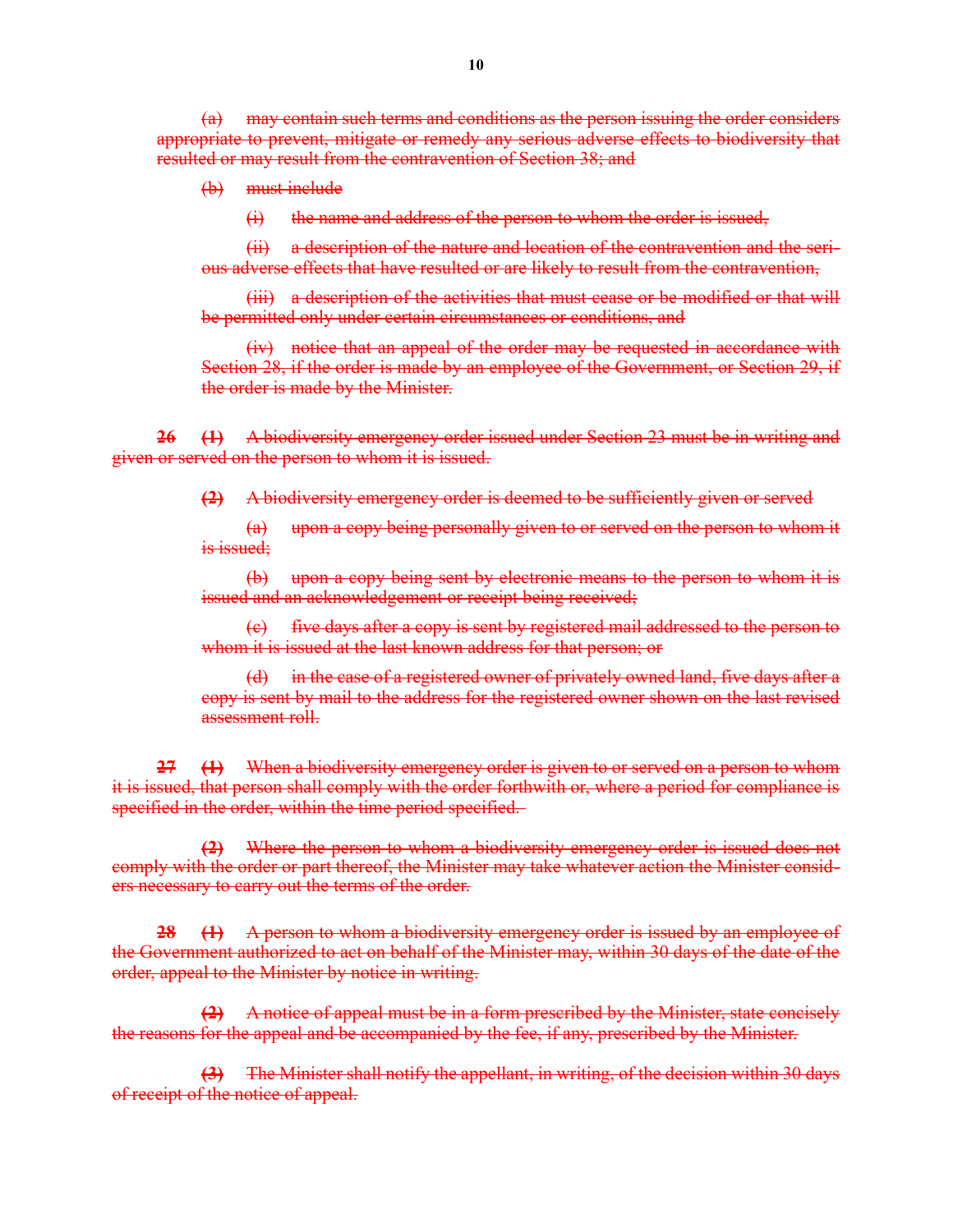(4) The Minister may dismiss the appeal, revoke the biodiversity emergency order or issue a new order in substitution for the order issued by the employee of the Government authorized to act on behalf of the Minister.

(5) The Minister may, in writing, delegate any power conferred or duty imposed on the Minister by this Section to any employee of the Government on such terms and conditions as the Minister considers appropriate.

29 (1) A person to whom a biodiversity emergency order is issued by the Minister or who is aggrieved by a decision of the Minister made under Section 28 may, within 30 days of the date of the order or decision, appeal the order or decision to the Supreme Court of Nova Scotia.

(2) An appeal under subsection (1) must be dismissed by the Supreme Court of Nova Scotia if the sole ground for relief established on the appeal is a defect in form or a technical irregularity.

#### **ENFORCEMENT**

30 For the purpose of this Act and the regulations,

(a) a person is in possession of a thing when it is in that person's personal possession or when that person knowingly

(i) has it in the actual possession or custody of another person, or

 $(ii)$  has it in any place, whether or not that place belongs to or is occupied by that person, for the use or benefit of that person or of another person; and

(b) when one of two or more persons, with the knowledge and consent of the rest of those persons has anything in that person's custody or possession, it is in the possession of each of them.

31 (1) A conservation officer, together with such persons whose assistance the conservation officer considers necessary or advisable, may, for the purpose of ensuring compliance with this Act, the regulations, a biodiversity emergency order or the terms and conditions of a permit,

> (a) at any reasonable hour, enter and inspect any place other than a residence, make any examination and conduct any test that the conservation officer considers necessary or advisable;

> (b) require the production of records or documents in the possession of any person that relate to the conservation, use, damage or destruction of biodiversity in the Province and remove them temporarily for the purpose of making copies;

> take photographs or make recordings of the place, any thing in the place or any activity occurring in the place with respect to biodiversity;

> (d) make any examination, investigation or inquiry that the conservation officer considers necessary to ascertain whether there is compliance with this Act, the regulations, a biodiversity emergency order or the terms and conditions of a permit issued under this Act;

> (e) inspect, take samples and conduct tests of samples, including tests in which a sample is destroyed, of any thing being produced, used or found in the place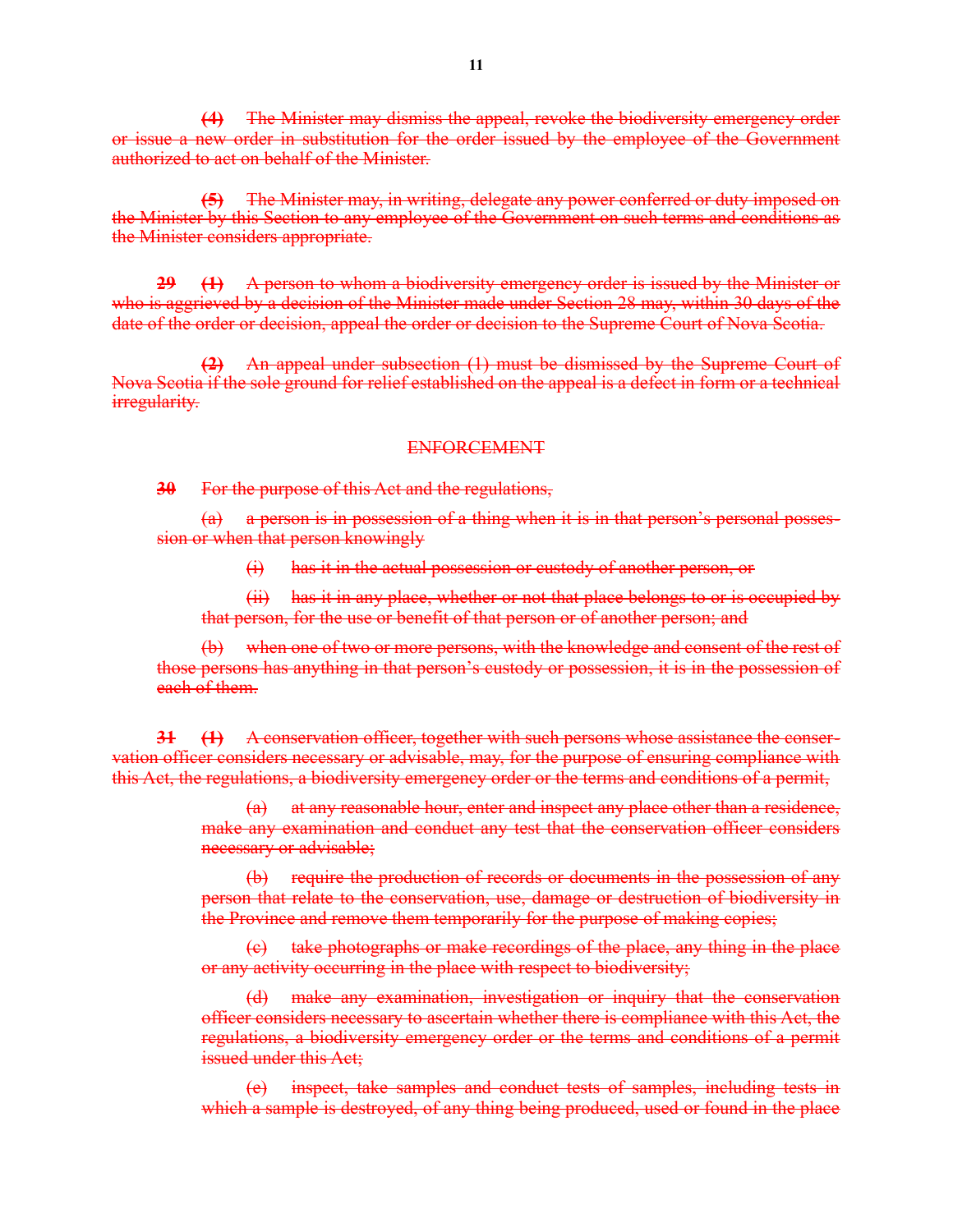and be responsible therefor, except for a sample that has been destroyed, until the thing is returned to the place;

(f) examine any person with respect to matters under this Act;

(g) enter upon any land for the purpose of performing the conservation officer's duties and functions under this Act; and

(h) exercise any other powers as may be necessary or incidental to the carrying out of the conservation officer's duties and functions under this Act.

(2) A conservation officer may, for the purpose of any investigation, inquiry or examination made by the conservation officer under this Act, summon an individual to give evidence, and administer an oath or affirmation to an individual.

32 (1) A conservation officer who has reasonable and probable grounds to believe an organism or any other item is being held or possessed in contravention of this Act or the regulations or is being held or possessed in a manner that contravenes this Act or the regulations may, with a search warrant or telewarrant.

(a) enter and search any residence, camp or other structure; and

(b) seize such organisms or other items as may be found being held or possessed in contravention of the regulations or being held or possessed in a manner that contravenes this Act or the regulations.

(2) A conservation officer may not enter a residence except with the consent of the person in charge or control of the residence or under the authority of a warrant or telewarrant.

33 A conservation officer who has reasonable and probable grounds to believe an organism or any other item is being held or possessed in contravention of this Act or the regulations or is being held or possessed in a manner that contravenes this Act or the regulations may, without a warrant,

(a) direct that a vehicle, vessel or conveyance be stopped or moved, by the route and in the manner that the officer may specify, to a place specified by the officer where an inspection may be carried out and the officer may, for a reasonable time, detain a vehicle, vessel or conveyance;

(b) enter and search any vehicle, vessel or conveyance for evidence of a contravention of this Act or the regulations; and

(c) open and inspect any box, bag, parcel, barrel or container for evidence of a contravention of this Act or the regulations.

34 A conservation officer may seize anything, including an organism, that the conservation officer believes on reasonable and probable grounds may afford evidence of a contravention of this Act or the regulations.

 $(1)$  Subject to subsection  $(2)$ , a conservation officer who has seized an item, including an organism, under this Act may detain the item pending disposition of the prosecution.

(2) A conservation officer may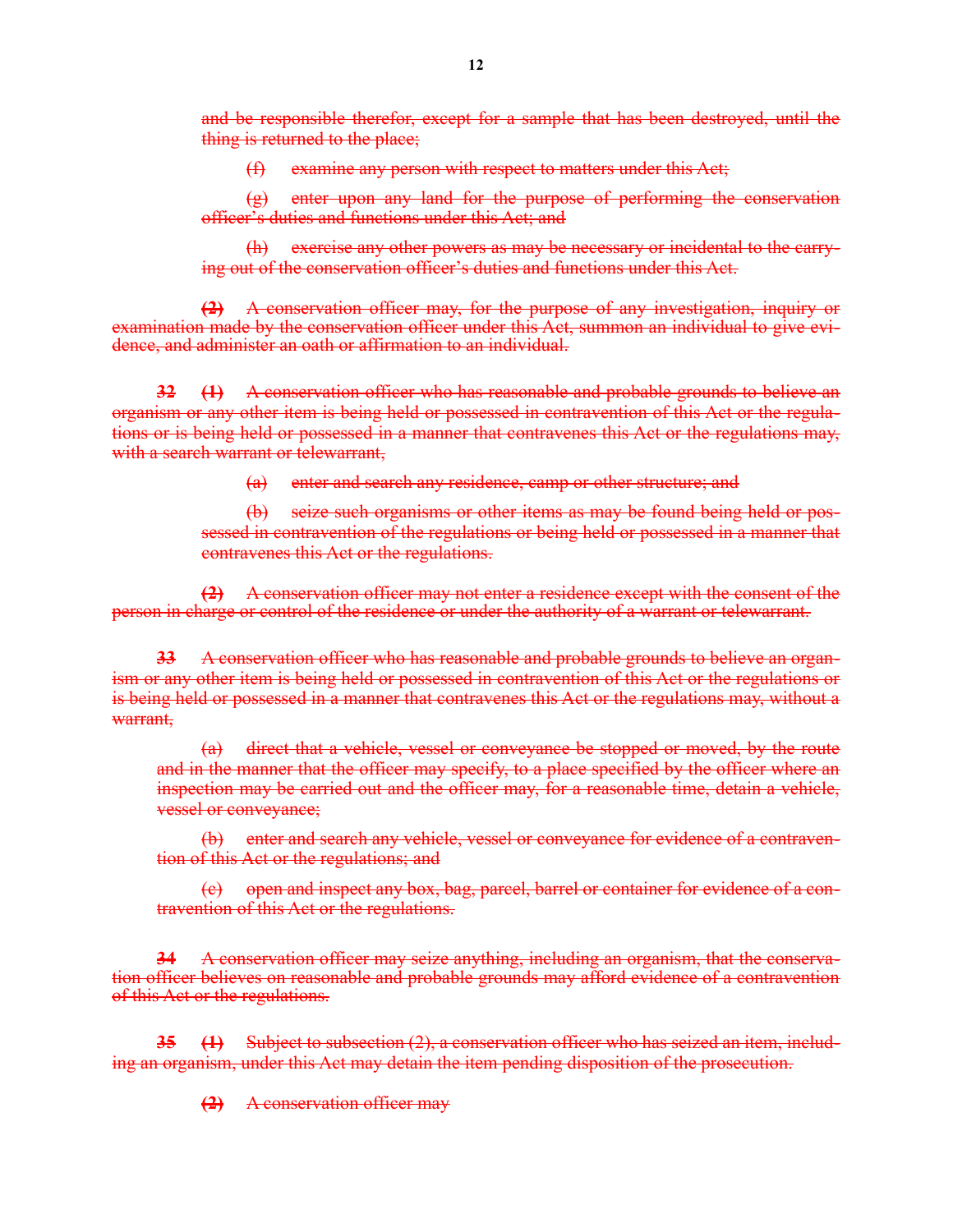return the seized property to the person from whom it was seized or to whom it belongs before it is dealt with in the courts;

(b) in the case of a dead organism, dispose of the organism or any part of it that is not required as evidence, in accordance with the direction of the Minister; or

(c) in the case of a live organism, keep it or place it in the care of another person, euthanize it, release it into the wild or otherwise arrange for its disposition, in accordance with the direction of the Minister.

(3) Where an organism is delivered to another person, the Minister may assess the cost of keeping it to the owner or person in possession, or both, and that cost must be paid on demand by the person assessed and is recoverable by the Minister as a debt due to Her Majesty in right of the Province.

36 (1) Where any property has been seized under this Act, a person, other than the person accused of an offence resulting in the seizure or the person in whose possession the property was when seized, who claims an interest in the property as an owner, mortgagee, lien-holder or holder of any like interest may, within 60 days after the seizure, apply by notice in writing to a judge of the Provincial Court for an order declaring that the person's interest is not affected by the seizure.

 $(2)$  The judge shall fix a day not less than 30 days after the date of the filing of the application for the hearing of the application.

(3) The claimant shall serve notice of the application and of the hearing upon the Minister at least 15 days before the day fixed for the hearing.

(4) Where, upon the hearing of an application, the judge is satisfied that

(a) the claimant is innocent of any complicity in the offence resulting in the seizure or of any collusion with the offender in relation to the offence; and

(b) the claimant exercised all reasonable care, with respect to the person permitted to obtain the possession of the property, to satisfy the claimant-that it was not likely to be used contrary to this Act or the regulations or, where a mortgagee or lienholder, the claimant exercised reasonable care with respect to the mortgagor or person giving the lien,

the claimant is entitled to an order that the claimant's interest is not affected by the seizure.

(5) The claimant or the Minister may appeal to the Nova Scotia Court of Appeal from an order of a judge made under this Section and the appeal must be asserted, heard and decided according to the ordinary procedure governing appeals to that Court.

 $37$  (1) Subject to subsection (2), where a person charged with an offence under this Act is acquitted, any property seized from that person must be returned.

 $(2)$  Where the seized property is an organism, the Minister may return the item if it has not perished or pay such value for the item as the Minister considers appropriate.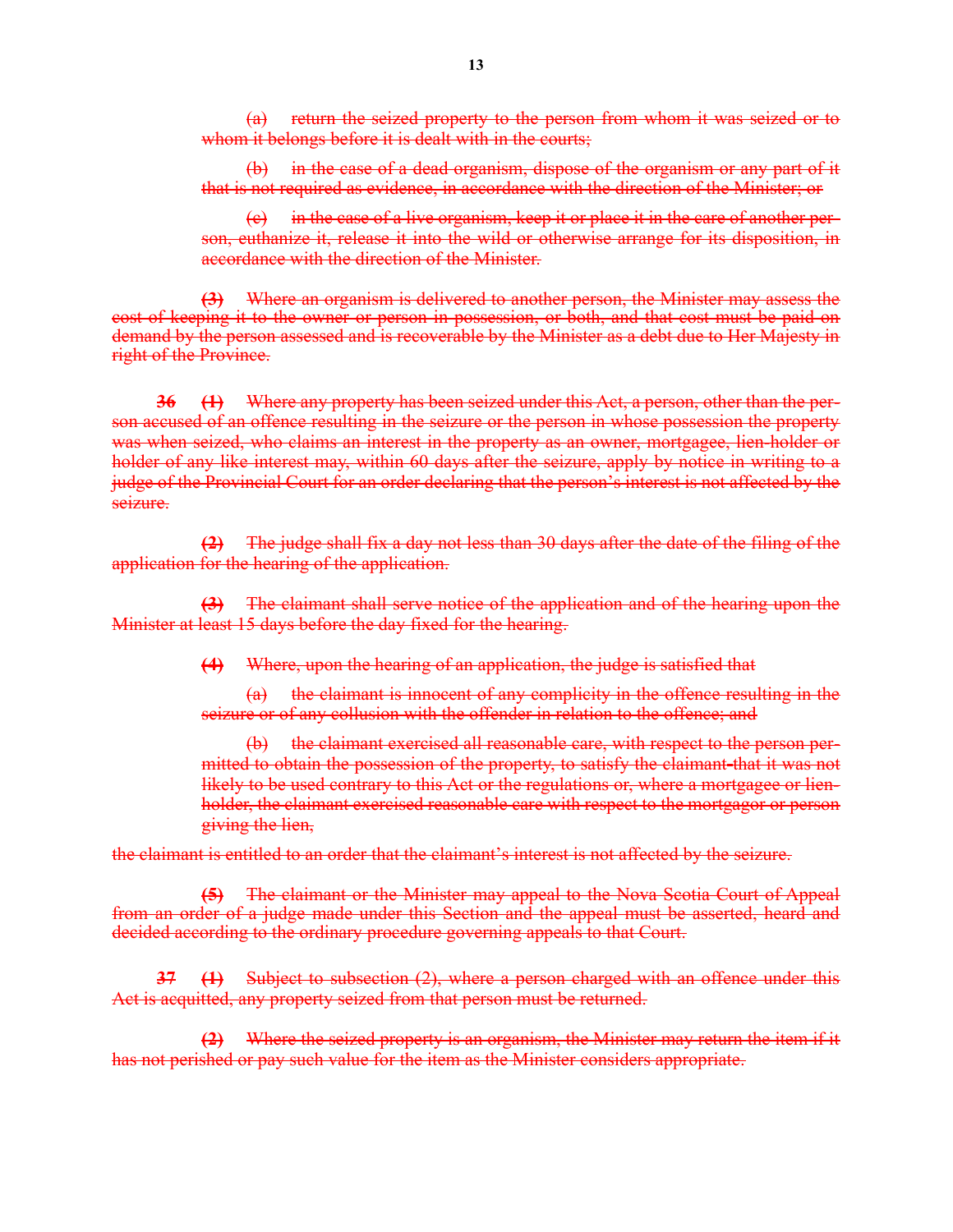(3) Where anything is seized under this Act and the owner is unknown or cannot be ascertained or cannot be found within three months of the seizure, the Minister may direct that the thing be disposed of in any manner the Minister considers appropriate.

### OFFENCES AND PENALTIES

38 (1) No person shall engage in an activity that results in

(a) the consumption, utilization, harvesting, taking or killing of a species in excess of that prescribed by the regulations;

(b) the introduction, release or spread of an organism or pathogen prescribed by the regulations; or

(c) the loss of an at-risk habitat or ecosystem prescribed by the regulations.

(2) No person shall engage in an activity that is prescribed by the regulations as a prohibited activity except in compliance with a permit issued under subsection 14(1).

(3) No person shall engage in an activity in a manner that contravenes a restriction prescribed by the regulations except in compliance with a permit issued under subsection 14(2).

39 No person shall interfere with the lawful and sustainable use of biodiversity by another person.

40 No person shall contravene the terms or conditions of a biodiversity emergency order.

44 (4) No person shall

- (a) obstruct;
- (b) eause the obstruction of;
- (c) incite others to obstruct; or
- (d) assault,

a conservation officer in the exercise of a power or the performance of a duty under this Act or the regulations, or any person assisting the conservation officer.

- (2) No person shall make a false statement to a conversation officer respecting
	- (a) the existence or the place of concealment or storage of any organism; or
	- (b) a contravention of this Act or the regulations.

(3) No person shall refuse or fail to comply with any order, visible signal or direction of a conservation officer in uniform given in the course of carrying out the conservation officer's duties and functions.

42 (1) Where there are reasonable and probable grounds to believe that a vehicle, a vessel or equipment was used in the contravention of this Act or the regulations, the owner of the vehicle, vessel or equipment shall, upon the request of a conservation officer and within 48 hours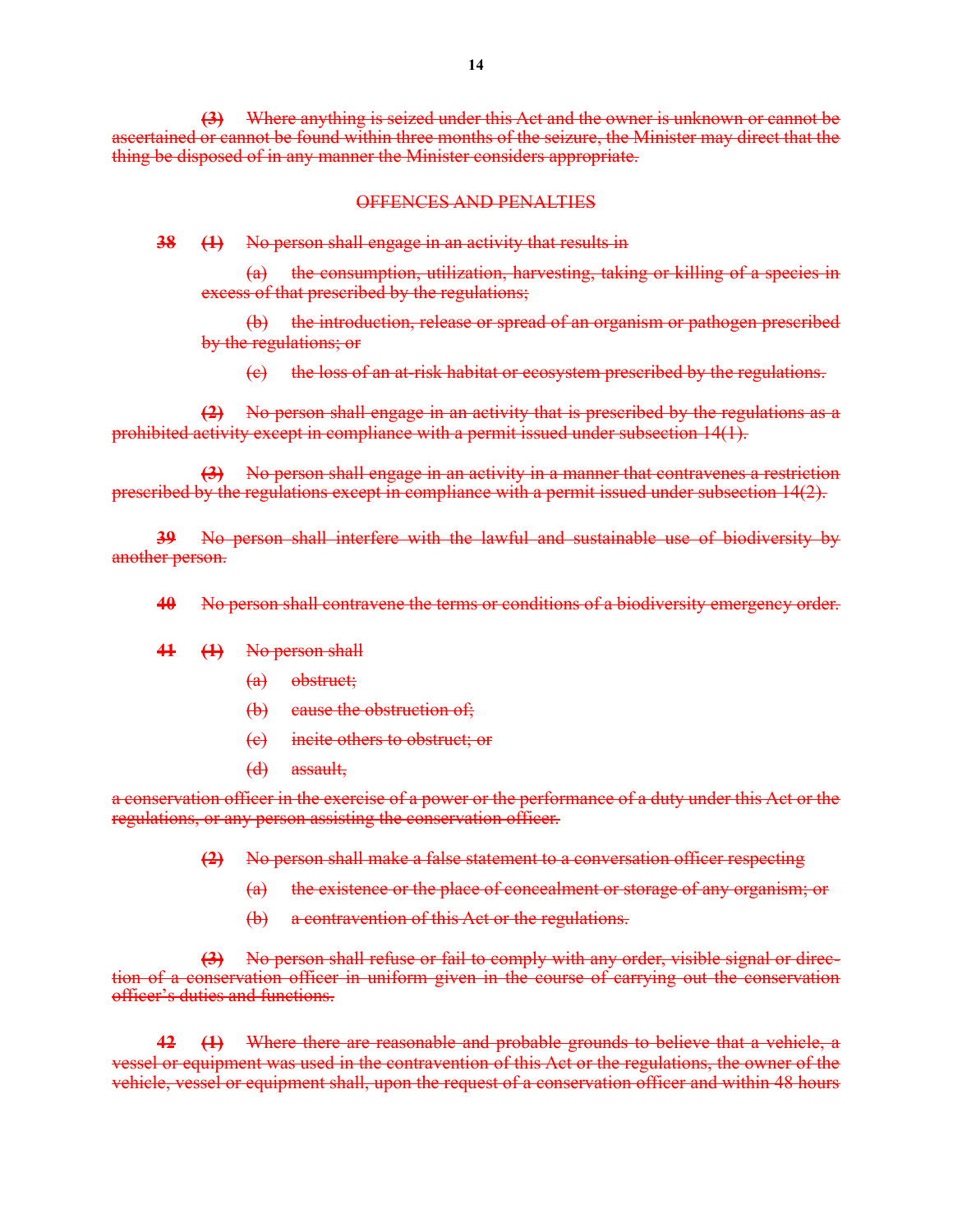of receiving the request, supply the conservation officer with the name and address of the person who was in charge of the vehicle, vessel or equipment at the time of the contravention.

(2) Where there are reasonable and probable grounds to believe that a vehicle, vessel or equipment was used in the contravention of this Act or the regulations, the person in charge of the vehicle, vessel or equipment at the time of the alleged contravention shall, upon the request of a conservation officer and within 48 hours of receiving the request, supply the conservation officer with the name and address of the person who was operating the vehicle, vessel or equipment at the time of the contravention.

 $\overrightarrow{3}$  A person who refuses, fails, neglects or is unable to comply with subsection  $(1)$ or (2) is liable on summary conviction to the penalty prescribed for the offence of the operator.

(4) In any prosecution of a person under this Section, it is a defence if the person can prove that the vehicle, vessel or equipment was being operated at the time of the contravention without the knowledge or consent, either expressed or implied, of that person.

43 A conservation officer may arrest without a warrant a person whom

(a) the conservation officer finds contravening this Act or the regulations; or

(b) on reasonable and probable grounds the conservation officer believes is contravening or has recently contravened this Act or the regulations.

44 (1) A person who contravenes this Act or the regulations is guilty of an offence and liable on summary conviction

(a) for a first offence

(i) in the case of an individual, to a fine of not more than \$500,000 or to imprisonment for a term of not more than six months, or to both, and

(ii) in the case of a corporation, to a fine of not more than  $$1,000,000;$ and

(b) for a second or subsequent offence

(i) in the case of an individual, to a fine of not more than \$1,000,000 or to imprisonment for a term of not more than six months, or to both, and

(ii) in the case of a corporation, to a fine of not more than \$2,000,000.

(2) No private prosecution of Her Majesty in right of the Province for an offence under this Act may be commenced without the consent of the Attorney General.

(3) Where an offence under this Act is committed or continued on more than one day, the person who committed the offence is liable to be convicted for a separate offence for each day on which the offence is committed or continued.

(4) Where a corporation commits an offence under this Act, an officer, director or agent of the corporation who directed, authorized, assented to, acquieseed in or participated in the offence is also guilty of the offence and is liable on summary conviction to the penalties-set out in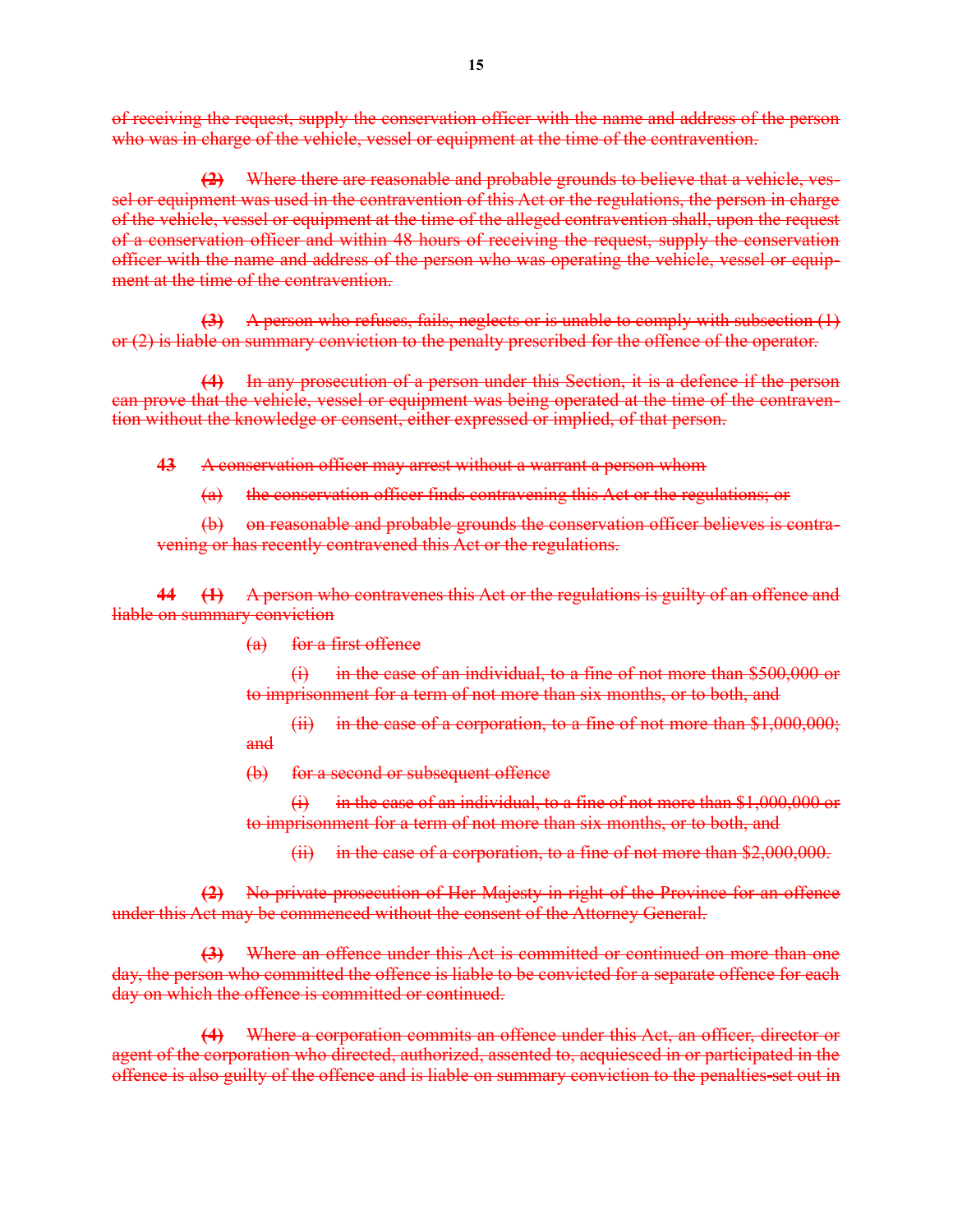subclause 44(1)(a)(i), for a first offence, and subclause 44(1)(b)(i), for a second or subsequent offence, whether or not the corporation has been prosecuted.

(5) Where a person has been convicted of an offence under this Act and the court is satisfied that monetary benefits accrued to the person as a result of the commission of the offence,

> the court may order the person to pay an additional fine in an amount equal to the court's estimation of the amount of the monetary benefits; and

(b) the additional fine may exceed the maximum fine set out in subsection  $(1)$ .

Where a person is convicted of an offence, the court may, in addition to any punishment imposed and having regard to the nature of the offence and the circumstances surrounding its commission, make an order containing one or more of the following prohibitions, directions or requirements:

(a) prohibiting the person from doing any act or engaging in any activity that could, in the opinion of the court, result in the continuation or repetition of the offence;

(b) directing the person to take any action that the court considers appropriate to remedy or to prevent any adverse effects to biodiversity that result or may result from the commission of the offence;

(c) directing the person to pay to the Minister compensation for the cost, in whole or in part, of any restoration or remedial or preventive action taken by or on behalf of the Minister as a result of the commission of the offence;

(d) directing the person to post a bond or pay into court an amount of money that the court considers appropriate for the purpose of ensuring compliance with any prohibition, direction or requirement under this Section.

46 (1) In a prosecution for an offence under this Act, it is sufficient proof of the offence to establish that it was committed by an employee or agent of the accused, whether or not the employee or agent is identified or has been prosecuted for the offence, unless the accused establishes that the offence was committed without the knowledge or consent of the accused.

(2) Unless otherwise provided in this Act, no person shall be convicted of an offence under this Act if the person establishes that the person exercised all due diligence to prevent the commission of the offence.

47 An individual over the age of majority who accompanies or assists another individual at the time when the other individual commits an offence contrary to this Act is a party to the offence and is liable to the penalty prescribed for the offence unless the individual proves that the offence was committed without the individual's knowledge and consent.

48 (1) In a prosecution or proceeding under this Act in which proof is required with respect to

> (a) the issuance, cancellation, suspension or reinstatement of any permit under this Act;

> (b) the issuance or revocation of a biodiversity emergency order under this Act;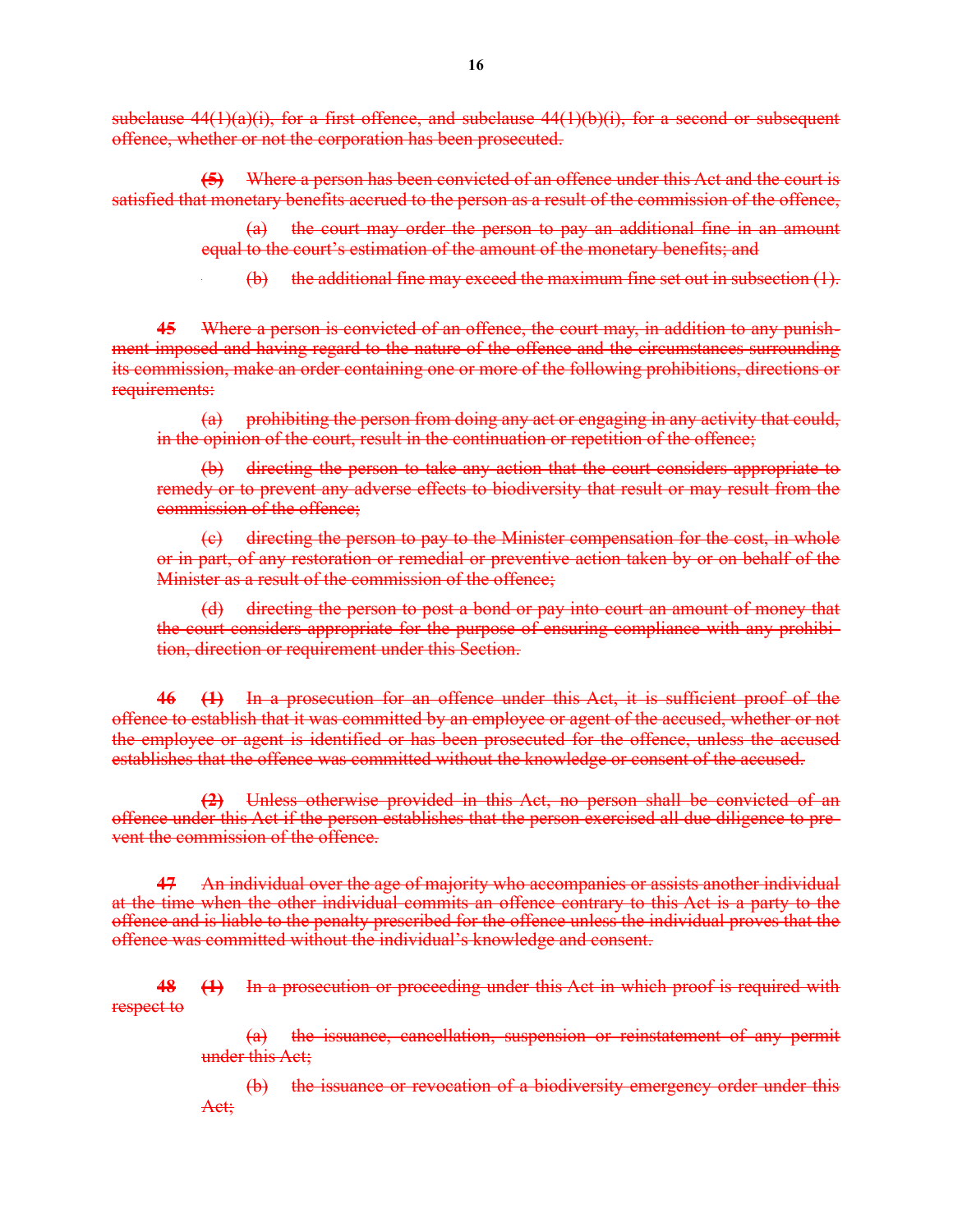- (c) the identity of a person who is the permit holder named in a permit;
- (d) the identity of a person to whom a biodiversity emergency order is issued;

(e) the delivery, serving or mailing of any document or notice to be given under this Act;

- (f) whether any return required under this Act has been received; or
- $(g)$  a previous conviction of a person,

a certificate purporting to be signed by the Minister certifying with respect to the same is, in the absence of evidence to the contrary, proof of the facts stated in the certificate and of the authority of the person who has signed the certificate, without further proof of appointment or signature.

(2) For the purpose of this Section, the Minister may designate as an analyst a person who, in the opinion of the Minister, is qualified to be so designated.

 $\left(3\right)$  Subject to subsection  $(5)$ , a certificate purporting to be the certificate of an analyst stating that the analyst has analyzed or examined any organism, whether living or dead, or any other thing and the results of the analysis or examination are admissible in evidence in any prosecution for an offence under this Act and, in the absence of evidence to the contrary, are proof of the statement contained in the certificate without proof of the signature or the official character of the person appearing to have signed the certificate.

(4) The party against whom a certificate of an analyst is produced may, with leave of the court, require the attendance of the analyst for the purpose of cross-examination.

(5) No certificate may be received in evidence under this Section unless the party intending to produce it has given, to the party against whom it is intended to be produced, reasonable notice of such intention, together with a copy of the certificate.

(6) Notice may be served on an accused by registered mail sent to the address given by the accused when that person was charged or, where applicable, the address that appears on that person's permit or on a biodiversity emergency order issued to that person.

49 (1) Where a person is convicted of an offence under this Act, the court may, in addition to any penalty imposed, order that any seized thing by means of or in relation to which the offence was committed, or any proceeds of its disposition, be forfeited to Her Majesty in right of the Province.

 $(2)$  Where the court does not order a forfeiture under subsection  $(1)$ , the seized thing, or the proceeds of its disposition, must be returned to its lawful owner or the person lawfully entitled to it if the possession of the thing would be lawful.

50 Where a fine is imposed on a person convicted of an offence, any seized thing, or any proceeds of its disposition, may be retained until the fine is paid or the thing may be sold in satisfaction of the fine and the proceeds applied, in whole or in part, in payment of the fine.

51 (1) Proceedings by way of summary conviction with respect to an offence under this Act may not be commenced more than two years after the later of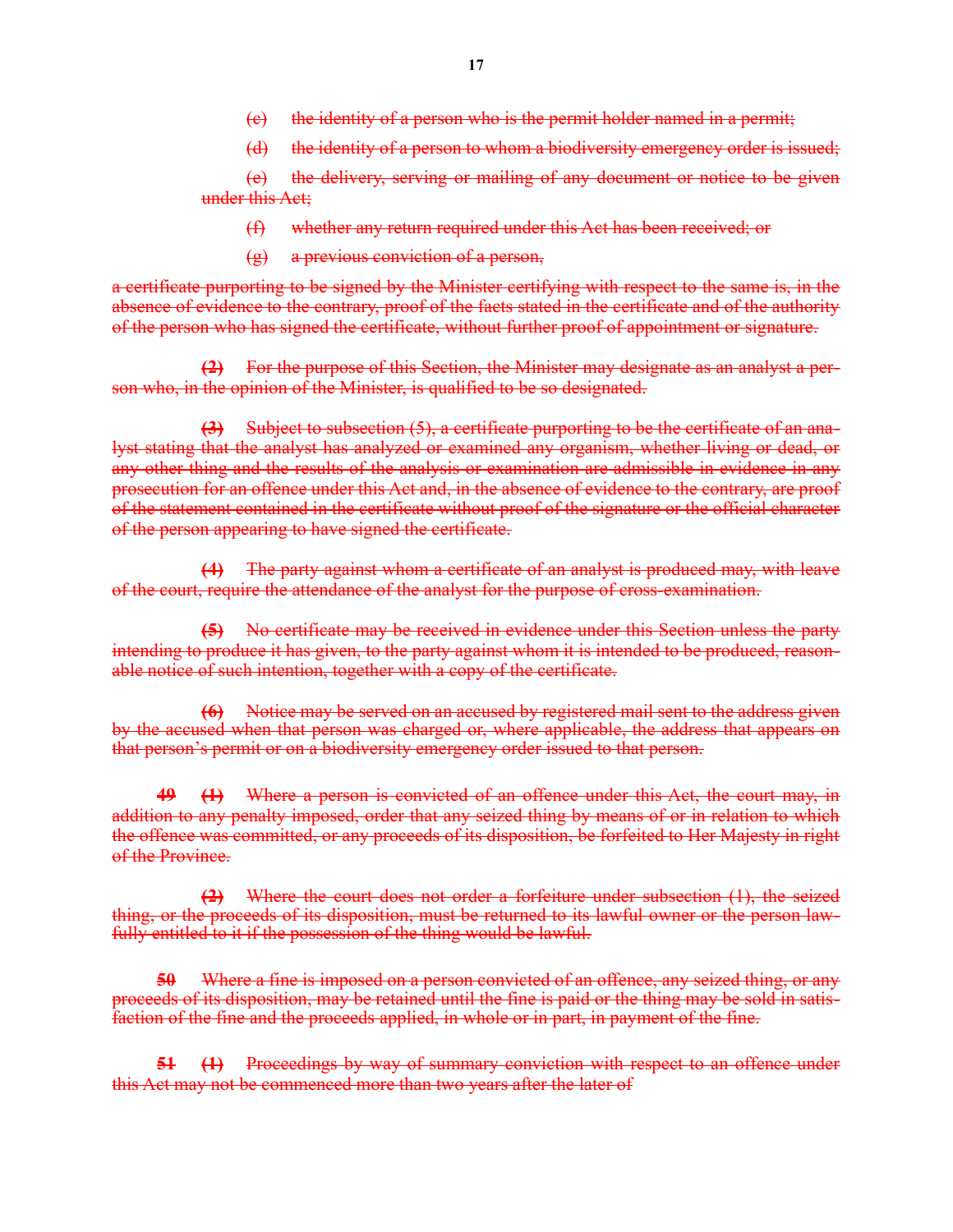(a) the date on which the offence was committed; and

(b) the date on which evidence of the offence first came to the attention of the Minister.

 $\left(2\right)$  A document purporting to have been issued by the Minister, certifying the day on which the Minister became aware of evidence of the offence, is admissible without proof of the signature or official character of the individual appearing to have signed the document and, in the absence of evidence to the contrary, is proof of the matter certified.

### GENERAL

52 (1) No person affected by this Act or the regulations is entitled to compensation for any restriction, encumbrance or use or the lack of use, of any nature or kind whatsoever, that may result or results from the application of this Act or the regulations.

 $(2)$  Notwithstanding subsection  $(1)$ , where

(a) a particular use of private land is prohibited, restricted or limited as a result of the application of this Act or the regulations; and

(b) the owner of the private land is actually engaged in that particular use of the land when the use is prohibited, restricted or limited,

the Minister shall compensate the owner of the private land for the loss of the particular use in the manner prescribed by the regulations.

(3) Subsection (2) does not apply to the prohibition, restriction or limitation of a particular use of land as a result of a biodiversity emergency order.

**1853 (1)** The Governor in Council may make regulations

respecting the establishment, control and management of biodiversity management zones on land vested in Her Majesty in right of the Province pursuant to Section 15;

(b) respecting the establishment of mechanisms by which the Minister reports to the public on matters relating to biodiversity, and the information that must be included in such reports;

respecting the establishment or adoption of goals and targets for biodiversity and indicators of ecosystem health and integrity;

respecting the authorization by permit, restriction or prohibition of activities that affect biodiversity and uses of biodiversity;

(e) prescribing the oath to be sworn or affirmed by conservation officers;

(f) respecting the holding or possession of organisms or other items, including, where the holding or possession of an organism or other item is not restricted, the manner in which it is to be held or possessed;

 $(g)$  respecting activities that affect biodiversity or the uses of biodiversity as prohibited activities;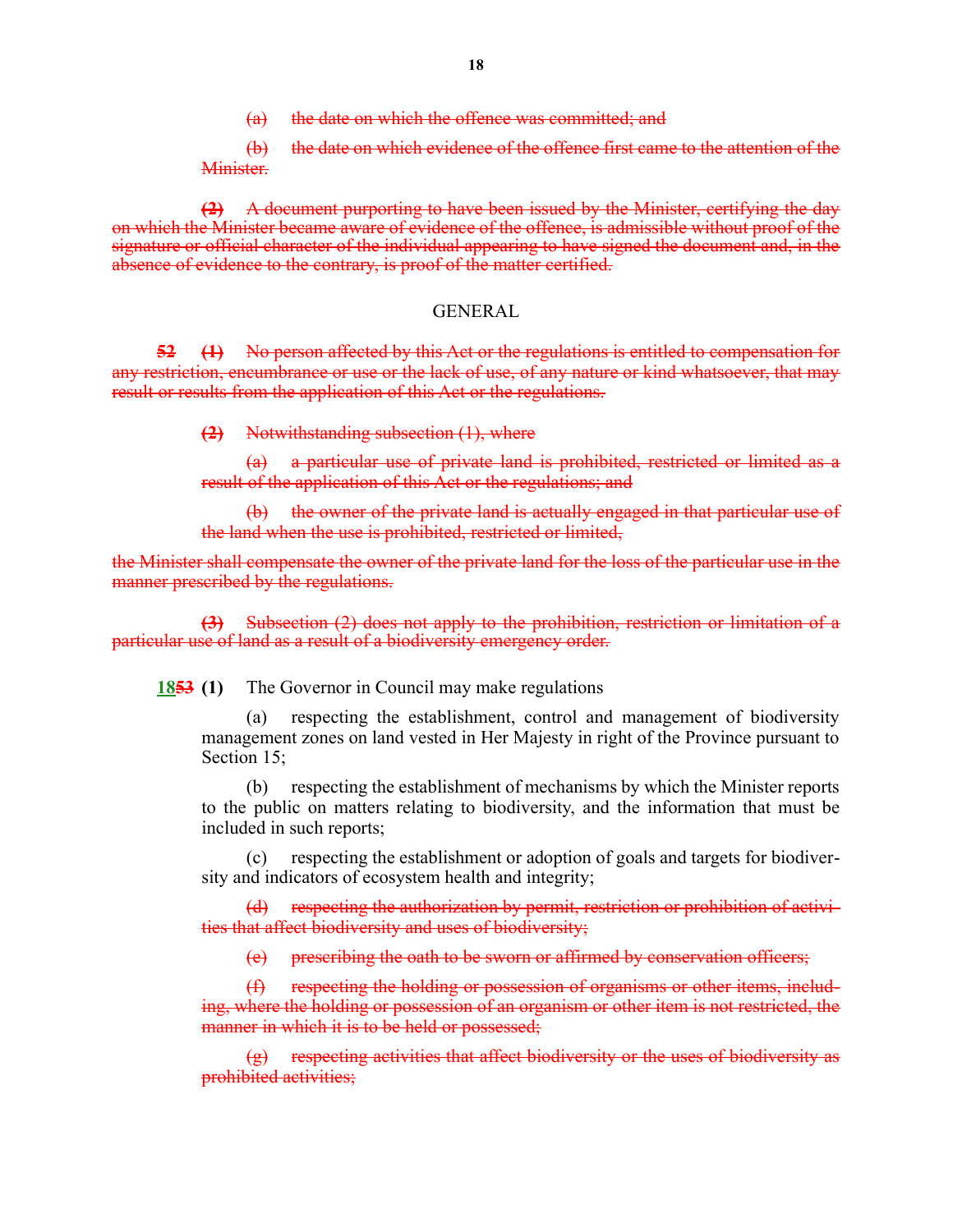(h) respecting restrictions on activities that affect biodiversity or the uses of biodiversity;

(i) respecting permits and the permitting process, including applications for permits, the issuance of permits, the suspension or cancellation of permits, the period during which a permit remains valid, the renewal of permits and the transferability of permits;

 $(d<sub>i</sub>)$  respecting the conservation and sustainable use of biodiversity;

 $(e^k)$  respecting the prevention and management of threats to biodiversity and the restoration of biodiversity;

 $(f<sub>1</sub>)$  respecting the prevention and management of invasive or alien species;

 $(g<sub>m</sub>)$  respecting the import and export of organisms in the Province;

 $(h_n)$  respecting the prevention, management and surveillance of diseases that affect biodiversity;

(io) respecting access to and the sharing of benefits arising from genetic resources;

 $(j_{\mathbf{P}})$  respecting the prevention and management of impacts on human health, safety and property from biodiversity;

 $(k<sub>q</sub>)$  respecting the valuation of, and exchange or payment for, ecological goods and services;

 $\frac{1}{\text{F}}$  respecting a compensation framework for biodiversity conservation activitiesthe purpose of subsection 52(2);

 $(m<sub>s</sub>)$  prescribing fees for the purpose of this Act and the regulations;

 $(n<sup>t</sup>)$  defining any word or expression used but not defined in this Act;

 $(o<sub>u</sub>)$  respecting any matter or thing the Governor in Council considers necessary or advisable to effectively carry out the intent and purpose of this Act.

(2) The Minister shall consult with the public, including landowners and stakeholders, in such manner as the Minister considers appropriate before proposing a new regulation or a substantive amendment to a regulation under subsection (1) for Governor in Council consideration.

(3) The exercise by the Governor in Council of the authority contained in subsection (1) is a regulation within the meaning of the Regulations Act.

- 54 (1) The Minister may make regulations
	- (a) prescribing species for the purpose of clause  $38(1)(a)$ ;
	- (b) prescribing organisms or pathogens for the purpose of clause 38(1)(b);
		- $(e)$  prescribing habitats and ecosystems for the purpose of clause  $38(1)(e)$ .

(2) The Minister shall consult with the public, including landowners and stakeholders, in such manner as the Minister considers appropriate before making or substantially amending a regulation under subsection (1).